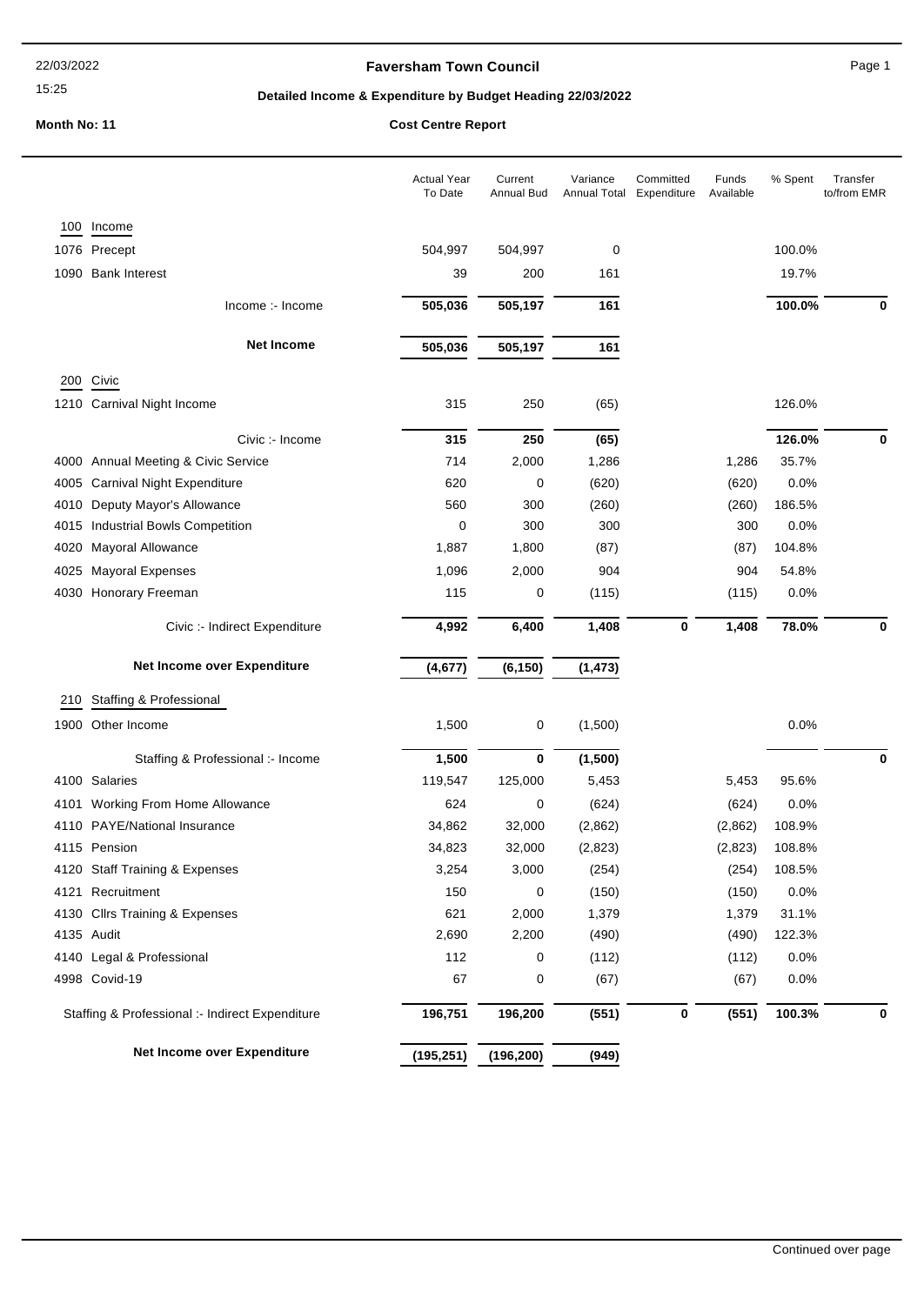# **Faversham Town Council Canadian Council** Page 2

15:25

# **Detailed Income & Expenditure by Budget Heading 22/03/2022**

|         |                                                   | <b>Actual Year</b><br>To Date | Current<br>Annual Bud | Variance<br>Annual Total Expenditure | Committed | Funds<br>Available | % Spent       | Transfer<br>to/from EMR |
|---------|---------------------------------------------------|-------------------------------|-----------------------|--------------------------------------|-----------|--------------------|---------------|-------------------------|
| 220     | Office and Administration                         |                               |                       |                                      |           |                    |               |                         |
| 4105    | Payroll                                           | 136                           | 230                   | 94                                   |           | 94                 | 59.1%         |                         |
|         | 4145 Insurances                                   | 4,168                         | 4,200                 | 32                                   |           | 32                 | 99.2%         |                         |
| 4150    | Subscriptions                                     | 3,150                         | 1,900                 | (1,250)                              |           | (1,250)            | 165.8%        |                         |
| 4155    | <b>Electoral Provision</b>                        | 11,896                        | 10,000                | (1,896)                              |           | (1,896)            | 119.0%        |                         |
|         | 4160 Bank Charges                                 | 115                           | 100                   | (15)                                 |           | (15)               | 115.0%        |                         |
| 4180    | Hygiene                                           | 1,687                         | 1,500                 | (187)                                |           | (187)              | 112.4%        |                         |
|         | 4215 Telephone/Alarm Lines                        | 27                            | 0                     | (27)                                 |           | (27)               | 0.0%          |                         |
| 4220    | Office Equipment                                  | 6,276                         | 1,500                 | (4,776)                              |           | (4,776)            | 418.4%        |                         |
| 4225 IT |                                                   | 5,978                         | 2,500                 | (3, 478)                             |           | (3, 478)           | 239.1%        | 1,360                   |
| 4230    | Postage & Stationery                              | 1,639                         | 2,200                 | 561                                  |           | 561                | 74.5%         |                         |
| 4234    | Printer                                           | 1,221                         | 1,600                 | 379                                  |           | 379                | 76.3%         |                         |
| 4235    | Printing & Advertising                            | 571                           | 507                   | (64)                                 |           | (64)               | 112.5%        |                         |
| 4245    | Meetings                                          | 654                           | 500                   | (154)                                |           | (154)              | 130.8%        |                         |
| 4250    | Newsletter                                        | 2,937                         | 5,700                 | 2,763                                |           | 2,763              | 51.5%         |                         |
| 4650    | Website                                           | 839                           | 1,500                 | 661                                  |           | 661                | 55.9%         |                         |
|         | 4906 Fav & Dist Community Lottery                 | 102                           | 0                     | (102)                                |           | (102)              | 0.0%          |                         |
| 4950    | Omega Cashbook                                    | 1,849                         | 550                   | (1, 299)                             |           | (1,299)            | 336.2%        |                         |
|         | 4998 Covid-19                                     | 202                           | 0                     | (202)                                |           | (202)              | 0.0%          |                         |
|         | Office and Administration :- Indirect Expenditure | 43,446                        | 34,487                | (8,959)                              | 0         | (8,959)            | 126.0%        | 1,360                   |
|         |                                                   |                               |                       |                                      |           |                    |               |                         |
|         |                                                   |                               |                       |                                      |           |                    |               |                         |
|         | <b>Net Expenditure</b>                            | (43, 446)                     | (34, 487)             | 8,959                                |           |                    |               |                         |
| 5000    | plus Transfer From EMR                            | 1,360                         |                       |                                      |           |                    |               |                         |
|         | <b>Movement to/(from) Gen Reserve</b>             | (42,086)                      |                       |                                      |           |                    |               |                         |
| 230     | The Guildhall                                     |                               |                       |                                      |           |                    |               |                         |
| 1300    | <b>Guildhall Lettings</b>                         | 2,221                         | 500                   | (1,721)                              |           |                    | 444.2%        |                         |
|         | 1665 Green Roofs-Bus Stops                        | 4,000                         | 0                     | (4,000)                              |           |                    | 0.0%          |                         |
|         | 1750 Guildhall Weddings                           | 5,267                         | 3,000                 | (2, 267)                             |           |                    | 175.6%        |                         |
|         | 1900 Other Income                                 | 0                             | 1,000                 | 1,000                                |           |                    | 0.0%          |                         |
|         | The Guildhall :- Income                           | 11,487                        | 4,500                 | (6,987)                              |           |                    | 255.3%        | 0                       |
|         | 4200 Rates                                        | 3,144                         | 3,200                 | 56                                   |           | 56                 | 98.2%         |                         |
|         | 4205 Electricity                                  | 1,427                         |                       |                                      |           | 1,073              |               |                         |
|         | 4210 Water                                        | 18                            | 2,500<br>250          | 1,073<br>232                         |           | 232                | 57.1%<br>7.1% |                         |
|         | 4215 Telephone/Alarm Lines                        | 595                           | 500                   | (95)                                 |           | (95)               | 119.0%        |                         |
|         | 4300 Clock Maintenance                            | 250                           | 250                   | 0                                    |           | 0                  | 100.0%        |                         |
|         | 4305 Maintenance                                  | 719                           | 5,000                 | 4,281                                |           | 4,281              | 14.4%         |                         |
|         | 4306 Alarm Maintenance                            | 459                           | 500                   | 41                                   |           | 41                 | 91.7%         |                         |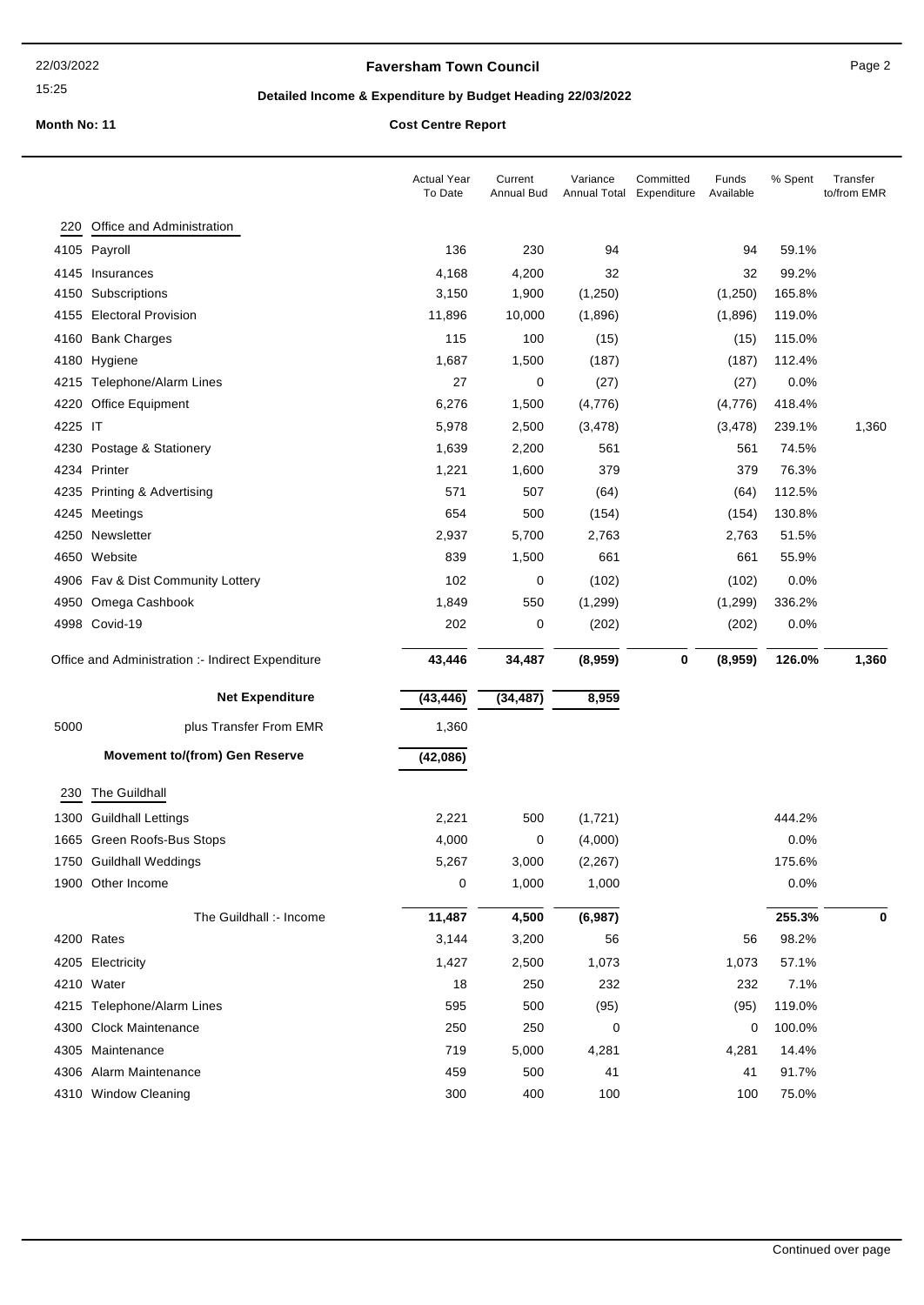# 15:25

# **Faversham Town Council Canadian Council** Page 3

# **Detailed Income & Expenditure by Budget Heading 22/03/2022**

# **Month No: 11**

|  |  | <b>Cost Centre Report</b> |
|--|--|---------------------------|
|--|--|---------------------------|

|      |                                               | <b>Actual Year</b><br>To Date | Current<br>Annual Bud | Variance<br>Annual Total | Committed<br>Expenditure | Funds<br>Available | % Spent | Transfer<br>to/from EMR |
|------|-----------------------------------------------|-------------------------------|-----------------------|--------------------------|--------------------------|--------------------|---------|-------------------------|
|      | 4325 Guildhall Lift Maintenance               | 1,160                         | 1,500                 | 340                      |                          | 340                | 77.3%   |                         |
|      | 4330 Guildhall Reserves                       | 0                             | 2,500                 | 2,500                    |                          | 2,500              | 0.0%    |                         |
|      | 4340 Guildhall Weddings                       | 1,832                         | 0                     | (1,832)                  |                          | (1,832)            | 0.0%    | 1,832                   |
|      | The Guildhall :- Indirect Expenditure         | 9,904                         | 16,600                | 6,697                    | $\pmb{0}$                | 6,697              | 59.7%   | 1,832                   |
|      | Net Income over Expenditure                   | 1,584                         | (12, 100)             | (13, 684)                |                          |                    |         |                         |
| 5000 | plus Transfer From EMR                        | 1,832                         |                       |                          |                          |                    |         |                         |
|      | <b>Movement to/(from) Gen Reserve</b>         | 3,416                         |                       |                          |                          |                    |         |                         |
| 240  | Front Brents Jetty                            |                               |                       |                          |                          |                    |         |                         |
|      | 1400 Front Brents Moorings                    | 0                             | 5,000                 | 5,000                    |                          |                    | 0.0%    |                         |
|      | 1410 Belvedere Road Moorings                  | 3,855                         | 0                     | (3, 855)                 |                          |                    | 0.0%    |                         |
|      | Front Brents Jetty :- Income                  | 3,855                         | 5,000                 | 1,145                    |                          |                    | 77.1%   | 0                       |
|      | 4205 Electricity                              | 69                            | 0                     | (69)                     |                          | (69)               | 0.0%    |                         |
|      | 4210 Water                                    | 2,069                         | 0                     | (2,069)                  |                          | (2,069)            | 0.0%    |                         |
|      | 4305 Maintenance                              | 250                           | 0                     | (250)                    |                          | (250)              | 0.0%    |                         |
|      | Front Brents Jetty :- Indirect Expenditure    | 2,388                         | $\bf{0}$              | (2, 388)                 | $\pmb{0}$                | (2, 388)           |         | 0                       |
|      | Net Income over Expenditure                   | 1,467                         | 5,000                 | 3,533                    |                          |                    |         |                         |
| 245  | <b>Facilities Management</b>                  |                               |                       |                          |                          |                    |         |                         |
|      | 1760 Sub-Contract Services                    | 399                           | 0                     | (399)                    |                          |                    | 0.0%    |                         |
|      | Facilities Management :- Income               | 399                           | $\bf{0}$              | (399)                    |                          |                    |         | 0                       |
|      | 4125 Uniform                                  | 320                           | 0                     | (320)                    |                          | (320)              | 0.0%    |                         |
|      | 4145 Insurances                               | 629                           | 650                   | 21                       |                          | 21                 | 96.8%   |                         |
|      | 4170 Vehicles                                 | 1,217                         | 1,000                 | (217)                    |                          | (217)              | 121.7%  |                         |
|      | 4175 Vehicle Fuel                             | 295                           | 500                   | 205                      |                          | 205                | 59.0%   |                         |
|      | 4215 Telephone/Alarm Lines                    | 297                           | 300                   | 3                        |                          | 3                  | 98.9%   |                         |
|      | 4260 Facilities Manager Equipment             | 761                           | 1,500                 | 739                      |                          | 739                | 50.8%   |                         |
|      | 4264 Storage Container                        | 0                             | 1,200                 | 1,200                    |                          | 1,200              | 0.0%    |                         |
|      | 4265 Facilities Manager Miscellaneo           | 1,038                         | 1,000                 | (38)                     |                          | (38)               | 103.8%  |                         |
|      | 4266 Oare                                     | 81                            | 0                     | (81)                     |                          | (81)               | 0.0%    |                         |
|      | Facilities Management :- Indirect Expenditure | 4,640                         | 6,150                 | 1,510                    | $\pmb{0}$                | 1,510              | 75.4%   | 0                       |
|      | Net Income over Expenditure                   | (4, 240)                      | (6, 150)              | (1, 910)                 |                          |                    |         |                         |
|      | 250 Grants                                    |                               |                       |                          |                          |                    |         |                         |
|      | 1200 Grants Received                          | 42,478                        | 0                     | (42, 478)                |                          |                    | 0.0%    | 40,478                  |
|      | Grants :- Income                              | 42,478                        | 0                     | (42, 478)                |                          |                    |         | 40,478                  |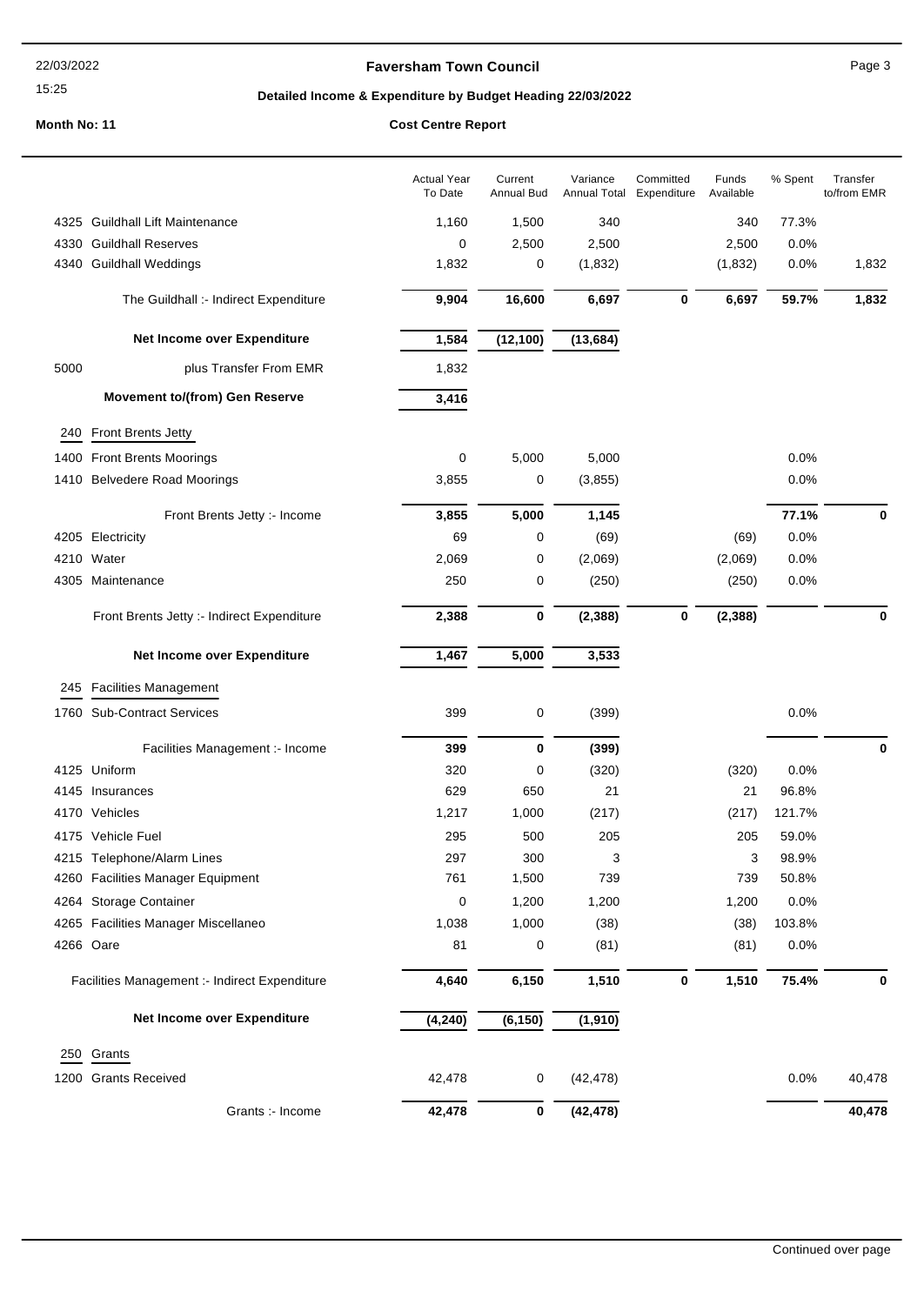# 15:25

# **Faversham Town Council Canadian Council** Page 4

# **Detailed Income & Expenditure by Budget Heading 22/03/2022**

|      |                                                          | <b>Actual Year</b><br>To Date | Current<br>Annual Bud | Variance<br>Annual Total | Committed<br>Expenditure | Funds<br>Available | % Spent | Transfer<br>to/from EMR |
|------|----------------------------------------------------------|-------------------------------|-----------------------|--------------------------|--------------------------|--------------------|---------|-------------------------|
|      | 4492 Free Local Advice Services                          | 6,000                         | 6,000                 | 0                        |                          | 0                  | 100.0%  |                         |
|      | 4493 Pop-up Events                                       | 595                           | 3,000                 | 2,405                    |                          | 2,405              | 19.8%   |                         |
|      | 4500 Grants                                              | 26,845                        | 28,000                | 1,155                    |                          | 1,155              | 95.9%   |                         |
| 4501 | Special Grants and Projects Fu                           | 500                           | 0                     | (500)                    |                          | (500)              | 0.0%    |                         |
|      | 4944 Christmas Grant                                     | 99                            | 0                     | (99)                     |                          | (99)               | 0.0%    | 99                      |
|      | Grants :- Indirect Expenditure                           | 34,039                        | 37,000                | 2,961                    | 0                        | 2,961              | 92.0%   | 99                      |
|      | Net Income over Expenditure                              | 8,439                         | (37,000)              | (45, 439)                |                          |                    |         |                         |
| 5000 | plus Transfer From EMR                                   | 99                            |                       |                          |                          |                    |         |                         |
| 5001 | less Transfer To EMR                                     | 40,478                        |                       |                          |                          |                    |         |                         |
|      | <b>Movement to/(from) Gen Reserve</b>                    | (31, 940)                     |                       |                          |                          |                    |         |                         |
| 255  | <b>Community Support</b>                                 |                               |                       |                          |                          |                    |         |                         |
| 4285 | Entertainment                                            | 1,402                         | 0                     | (1,402)                  |                          | (1,402)            | 0.0%    | 69                      |
| 4670 | Remembrance Day                                          | 118                           | 0                     | (118)                    |                          | (118)              | 0.0%    |                         |
|      | 4906 Fav & Dist Community Lottery                        | (29)                          | 0                     | 29                       |                          | 29                 | 0.0%    |                         |
|      | <b>Community Support :- Indirect Expenditure</b>         | 1,491                         | 0                     | (1, 491)                 | 0                        | (1, 491)           |         | 69                      |
|      | <b>Net Expenditure</b>                                   | (1, 491)                      | 0                     | 1,491                    |                          |                    |         |                         |
| 5000 | plus Transfer From EMR                                   | 69                            |                       |                          |                          |                    |         |                         |
|      | <b>Movement to/(from) Gen Reserve</b>                    | (1, 422)                      |                       |                          |                          |                    |         |                         |
| 260  | <b>Economic Business Development</b>                     |                               |                       |                          |                          |                    |         |                         |
|      | 4620 FTC Marketing Initiatives                           | 21                            | 0                     | (21)                     |                          | (21)               | 0.0%    |                         |
|      | 4635 Advertising                                         | 1,280                         | 2,500                 | 1,220                    |                          | 1,220              | 51.2%   |                         |
| 4645 | Contingency                                              | 201                           | 1,000                 | 800                      |                          | 800                | 20.1%   |                         |
|      | 4655 Walking Guides                                      | 285                           | 3,000                 | 2,715                    |                          | 2,715              | 9.5%    |                         |
|      | Economic Business Development :- Indirect<br>Expenditure | 1,786                         | 6,500                 | 4,714                    | 0                        | 4,714              | 27.5%   |                         |
|      | <b>Net Expenditure</b>                                   | (1,786)                       | (6, 500)              | (4, 714)                 |                          |                    |         |                         |
|      | 265 Events                                               |                               |                       |                          |                          |                    |         |                         |
|      | 1630 Fiver Fest Faversham Income                         | 1,088                         | 0                     | (1,088)                  |                          |                    | 0.0%    |                         |
|      | 1645 St George's Day                                     | 2,500                         | 0                     | (2,500)                  |                          |                    | 0.0%    |                         |
|      | 1650 Transport Weekend Income                            | 23                            | 0                     | (23)                     |                          |                    | 0.0%    |                         |
|      | Events :- Income                                         | 3,612                         | 0                     | (3,612)                  |                          |                    |         | 0                       |
|      | 4491 St Georges Day                                      | 451                           | 0                     | (451)                    |                          | (451)              | 0.0%    |                         |
|      | 4885 Transport Weekend                                   | 385                           | 0                     | (385)                    |                          | (385)              | 0.0%    |                         |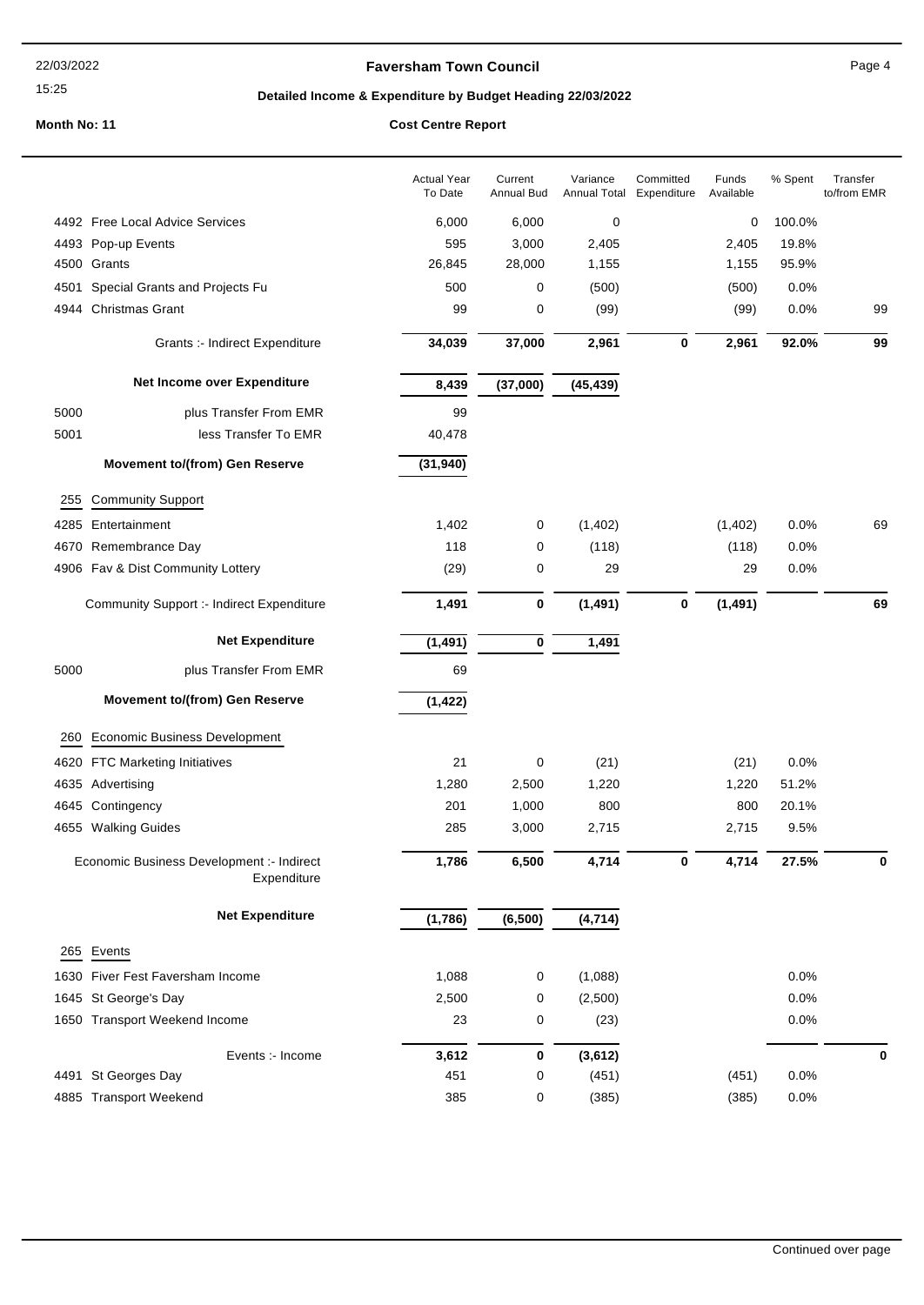#### 15:25

# **Faversham Town Council Canadian Council** Page 5

# **Detailed Income & Expenditure by Budget Heading 22/03/2022**

| 0<br>(28)<br>0.0%<br>4886 Fiver Fest Faversham<br>28<br>(28)<br>864<br>0<br>(864)<br>0<br>(864)<br>Events :- Indirect Expenditure<br>Net Income over Expenditure<br>2,748<br>0<br>(2,748)<br><b>Public Spaces</b><br>270<br>1,200<br>600<br>(600)<br>(600)<br>200.0%<br>4811<br>Tikspac<br>Allotments<br>4,976<br>0<br>(4,976)<br>0.0%<br>4830<br>(4,976)<br><b>Climate &amp; Biodiversity General</b><br>1,215<br>15,000<br>13,785<br>13,785<br>8.1%<br>4867<br>4901<br><b>Public Spaces Projects</b><br>4,998<br>10,000<br>5,002<br>5,002<br>50.0%<br>12,389<br>25,600<br>13,211<br>0<br>13,211<br>48.4%<br>Public Spaces :- Indirect Expenditure<br><b>Net Expenditure</b><br>(25,600)<br>(13, 211)<br>(12, 389)<br>5000<br>plus Transfer From EMR<br>55<br><b>Movement to/(from) Gen Reserve</b><br>(12, 333)<br>Special Provision<br>280<br><b>Grants Received</b><br>0.0%<br>12,700<br>0<br>(12,700)<br>1200<br>1415 Allotments Income<br>160<br>0<br>(160)<br>0.0%<br>0.0%<br>1655 WW1 Projects Income<br>60<br>0<br>(60)<br>10,390<br>0<br>(10, 390)<br>0.0%<br>Faversham Lottery<br>1710<br>1835 Magna Carta Income<br>57,000<br>(57,000)<br>0.0%<br>0<br>1900 Other Income<br>1,435<br>0<br>(1, 435)<br>0.0%<br>81,744<br>0<br>(81, 744)<br>Special Provision :- Income<br>4280 Community Land Trust<br>2,375<br>0<br>(2, 375)<br>(2, 375)<br>0.0%<br>125<br>Doddington Library<br>(125)<br>(125)<br>0.0%<br>4780<br>0<br>4800 Town Regalia<br>209<br>0<br>0.0%<br>(209)<br>(209)<br>12<br>0<br>(12)<br>0.0%<br>4801 London Bridge Regalia<br>(12)<br>4805 Youth Facilities<br>1,831<br>10,000<br>8,169<br>8,169<br>18.3%<br>Detached Youth Worker<br>0<br>30,000<br>30,000<br>30,000<br>0.0%<br>4806<br>Neighbourhood Plan<br>11,122<br>20,000<br>8,878<br>8,878<br>55.6%<br>4815<br>2,132<br><b>Special Projects</b><br>3,500<br>1,368<br>1,368<br>60.9%<br>4825<br>4830<br>Allotments<br>121<br>10,000<br>9,879<br>9,879<br>1.2%<br>Magna Carta<br>81,200<br>4835<br>25,000<br>(56, 200)<br>(56, 200)<br>324.8%<br><b>Climate &amp; Biodiversity General</b><br>2,033<br>0<br>(2,033)<br>0.0%<br>4867<br>(2,033)<br>20's Plenty<br>14,950<br>28,000<br>13,050<br>13,050<br>53.4%<br>4870<br>Fav & Dist Community Lottery<br>71<br>(71)<br>(71)<br>0.0%<br>4906<br>0<br>4949 LCWIP<br>22,700<br>(22, 700)<br>0.0%<br>0<br>(22,700)<br>138,880<br>126,500<br>(12, 380)<br>109.8%<br>Special Provision :- Indirect Expenditure<br>(12, 380)<br>0<br>Net Income over Expenditure<br>(57, 136)<br>(126, 500)<br>(69, 364)<br>5000<br>plus Transfer From EMR<br>57,945<br>5001<br>less Transfer To EMR<br>71,150 |  | <b>Actual Year</b><br>To Date | Current<br>Annual Bud | Variance<br>Annual Total | Committed<br>Expenditure | Funds<br>Available | % Spent | Transfer<br>to/from EMR |
|-------------------------------------------------------------------------------------------------------------------------------------------------------------------------------------------------------------------------------------------------------------------------------------------------------------------------------------------------------------------------------------------------------------------------------------------------------------------------------------------------------------------------------------------------------------------------------------------------------------------------------------------------------------------------------------------------------------------------------------------------------------------------------------------------------------------------------------------------------------------------------------------------------------------------------------------------------------------------------------------------------------------------------------------------------------------------------------------------------------------------------------------------------------------------------------------------------------------------------------------------------------------------------------------------------------------------------------------------------------------------------------------------------------------------------------------------------------------------------------------------------------------------------------------------------------------------------------------------------------------------------------------------------------------------------------------------------------------------------------------------------------------------------------------------------------------------------------------------------------------------------------------------------------------------------------------------------------------------------------------------------------------------------------------------------------------------------------------------------------------------------------------------------------------------------------------------------------------------------------------------------------------------------------------------------------------------------------------------------------------------------------------------------------------------------------------------------------------------------------------------------------------------------------------------------------------------------------------------------------------------|--|-------------------------------|-----------------------|--------------------------|--------------------------|--------------------|---------|-------------------------|
|                                                                                                                                                                                                                                                                                                                                                                                                                                                                                                                                                                                                                                                                                                                                                                                                                                                                                                                                                                                                                                                                                                                                                                                                                                                                                                                                                                                                                                                                                                                                                                                                                                                                                                                                                                                                                                                                                                                                                                                                                                                                                                                                                                                                                                                                                                                                                                                                                                                                                                                                                                                                                         |  |                               |                       |                          |                          |                    |         |                         |
|                                                                                                                                                                                                                                                                                                                                                                                                                                                                                                                                                                                                                                                                                                                                                                                                                                                                                                                                                                                                                                                                                                                                                                                                                                                                                                                                                                                                                                                                                                                                                                                                                                                                                                                                                                                                                                                                                                                                                                                                                                                                                                                                                                                                                                                                                                                                                                                                                                                                                                                                                                                                                         |  |                               |                       |                          |                          |                    |         | 0                       |
|                                                                                                                                                                                                                                                                                                                                                                                                                                                                                                                                                                                                                                                                                                                                                                                                                                                                                                                                                                                                                                                                                                                                                                                                                                                                                                                                                                                                                                                                                                                                                                                                                                                                                                                                                                                                                                                                                                                                                                                                                                                                                                                                                                                                                                                                                                                                                                                                                                                                                                                                                                                                                         |  |                               |                       |                          |                          |                    |         |                         |
|                                                                                                                                                                                                                                                                                                                                                                                                                                                                                                                                                                                                                                                                                                                                                                                                                                                                                                                                                                                                                                                                                                                                                                                                                                                                                                                                                                                                                                                                                                                                                                                                                                                                                                                                                                                                                                                                                                                                                                                                                                                                                                                                                                                                                                                                                                                                                                                                                                                                                                                                                                                                                         |  |                               |                       |                          |                          |                    |         |                         |
|                                                                                                                                                                                                                                                                                                                                                                                                                                                                                                                                                                                                                                                                                                                                                                                                                                                                                                                                                                                                                                                                                                                                                                                                                                                                                                                                                                                                                                                                                                                                                                                                                                                                                                                                                                                                                                                                                                                                                                                                                                                                                                                                                                                                                                                                                                                                                                                                                                                                                                                                                                                                                         |  |                               |                       |                          |                          |                    |         |                         |
|                                                                                                                                                                                                                                                                                                                                                                                                                                                                                                                                                                                                                                                                                                                                                                                                                                                                                                                                                                                                                                                                                                                                                                                                                                                                                                                                                                                                                                                                                                                                                                                                                                                                                                                                                                                                                                                                                                                                                                                                                                                                                                                                                                                                                                                                                                                                                                                                                                                                                                                                                                                                                         |  |                               |                       |                          |                          |                    |         |                         |
|                                                                                                                                                                                                                                                                                                                                                                                                                                                                                                                                                                                                                                                                                                                                                                                                                                                                                                                                                                                                                                                                                                                                                                                                                                                                                                                                                                                                                                                                                                                                                                                                                                                                                                                                                                                                                                                                                                                                                                                                                                                                                                                                                                                                                                                                                                                                                                                                                                                                                                                                                                                                                         |  |                               |                       |                          |                          |                    |         | 55                      |
|                                                                                                                                                                                                                                                                                                                                                                                                                                                                                                                                                                                                                                                                                                                                                                                                                                                                                                                                                                                                                                                                                                                                                                                                                                                                                                                                                                                                                                                                                                                                                                                                                                                                                                                                                                                                                                                                                                                                                                                                                                                                                                                                                                                                                                                                                                                                                                                                                                                                                                                                                                                                                         |  |                               |                       |                          |                          |                    |         |                         |
|                                                                                                                                                                                                                                                                                                                                                                                                                                                                                                                                                                                                                                                                                                                                                                                                                                                                                                                                                                                                                                                                                                                                                                                                                                                                                                                                                                                                                                                                                                                                                                                                                                                                                                                                                                                                                                                                                                                                                                                                                                                                                                                                                                                                                                                                                                                                                                                                                                                                                                                                                                                                                         |  |                               |                       |                          |                          |                    |         | 55                      |
|                                                                                                                                                                                                                                                                                                                                                                                                                                                                                                                                                                                                                                                                                                                                                                                                                                                                                                                                                                                                                                                                                                                                                                                                                                                                                                                                                                                                                                                                                                                                                                                                                                                                                                                                                                                                                                                                                                                                                                                                                                                                                                                                                                                                                                                                                                                                                                                                                                                                                                                                                                                                                         |  |                               |                       |                          |                          |                    |         |                         |
|                                                                                                                                                                                                                                                                                                                                                                                                                                                                                                                                                                                                                                                                                                                                                                                                                                                                                                                                                                                                                                                                                                                                                                                                                                                                                                                                                                                                                                                                                                                                                                                                                                                                                                                                                                                                                                                                                                                                                                                                                                                                                                                                                                                                                                                                                                                                                                                                                                                                                                                                                                                                                         |  |                               |                       |                          |                          |                    |         |                         |
|                                                                                                                                                                                                                                                                                                                                                                                                                                                                                                                                                                                                                                                                                                                                                                                                                                                                                                                                                                                                                                                                                                                                                                                                                                                                                                                                                                                                                                                                                                                                                                                                                                                                                                                                                                                                                                                                                                                                                                                                                                                                                                                                                                                                                                                                                                                                                                                                                                                                                                                                                                                                                         |  |                               |                       |                          |                          |                    |         |                         |
|                                                                                                                                                                                                                                                                                                                                                                                                                                                                                                                                                                                                                                                                                                                                                                                                                                                                                                                                                                                                                                                                                                                                                                                                                                                                                                                                                                                                                                                                                                                                                                                                                                                                                                                                                                                                                                                                                                                                                                                                                                                                                                                                                                                                                                                                                                                                                                                                                                                                                                                                                                                                                         |  |                               |                       |                          |                          |                    |         |                         |
|                                                                                                                                                                                                                                                                                                                                                                                                                                                                                                                                                                                                                                                                                                                                                                                                                                                                                                                                                                                                                                                                                                                                                                                                                                                                                                                                                                                                                                                                                                                                                                                                                                                                                                                                                                                                                                                                                                                                                                                                                                                                                                                                                                                                                                                                                                                                                                                                                                                                                                                                                                                                                         |  |                               |                       |                          |                          |                    |         | 12,700                  |
|                                                                                                                                                                                                                                                                                                                                                                                                                                                                                                                                                                                                                                                                                                                                                                                                                                                                                                                                                                                                                                                                                                                                                                                                                                                                                                                                                                                                                                                                                                                                                                                                                                                                                                                                                                                                                                                                                                                                                                                                                                                                                                                                                                                                                                                                                                                                                                                                                                                                                                                                                                                                                         |  |                               |                       |                          |                          |                    |         |                         |
|                                                                                                                                                                                                                                                                                                                                                                                                                                                                                                                                                                                                                                                                                                                                                                                                                                                                                                                                                                                                                                                                                                                                                                                                                                                                                                                                                                                                                                                                                                                                                                                                                                                                                                                                                                                                                                                                                                                                                                                                                                                                                                                                                                                                                                                                                                                                                                                                                                                                                                                                                                                                                         |  |                               |                       |                          |                          |                    |         |                         |
|                                                                                                                                                                                                                                                                                                                                                                                                                                                                                                                                                                                                                                                                                                                                                                                                                                                                                                                                                                                                                                                                                                                                                                                                                                                                                                                                                                                                                                                                                                                                                                                                                                                                                                                                                                                                                                                                                                                                                                                                                                                                                                                                                                                                                                                                                                                                                                                                                                                                                                                                                                                                                         |  |                               |                       |                          |                          |                    |         |                         |
|                                                                                                                                                                                                                                                                                                                                                                                                                                                                                                                                                                                                                                                                                                                                                                                                                                                                                                                                                                                                                                                                                                                                                                                                                                                                                                                                                                                                                                                                                                                                                                                                                                                                                                                                                                                                                                                                                                                                                                                                                                                                                                                                                                                                                                                                                                                                                                                                                                                                                                                                                                                                                         |  |                               |                       |                          |                          |                    |         | 56,000                  |
|                                                                                                                                                                                                                                                                                                                                                                                                                                                                                                                                                                                                                                                                                                                                                                                                                                                                                                                                                                                                                                                                                                                                                                                                                                                                                                                                                                                                                                                                                                                                                                                                                                                                                                                                                                                                                                                                                                                                                                                                                                                                                                                                                                                                                                                                                                                                                                                                                                                                                                                                                                                                                         |  |                               |                       |                          |                          |                    |         |                         |
|                                                                                                                                                                                                                                                                                                                                                                                                                                                                                                                                                                                                                                                                                                                                                                                                                                                                                                                                                                                                                                                                                                                                                                                                                                                                                                                                                                                                                                                                                                                                                                                                                                                                                                                                                                                                                                                                                                                                                                                                                                                                                                                                                                                                                                                                                                                                                                                                                                                                                                                                                                                                                         |  |                               |                       |                          |                          |                    |         | 68,700                  |
|                                                                                                                                                                                                                                                                                                                                                                                                                                                                                                                                                                                                                                                                                                                                                                                                                                                                                                                                                                                                                                                                                                                                                                                                                                                                                                                                                                                                                                                                                                                                                                                                                                                                                                                                                                                                                                                                                                                                                                                                                                                                                                                                                                                                                                                                                                                                                                                                                                                                                                                                                                                                                         |  |                               |                       |                          |                          |                    |         |                         |
|                                                                                                                                                                                                                                                                                                                                                                                                                                                                                                                                                                                                                                                                                                                                                                                                                                                                                                                                                                                                                                                                                                                                                                                                                                                                                                                                                                                                                                                                                                                                                                                                                                                                                                                                                                                                                                                                                                                                                                                                                                                                                                                                                                                                                                                                                                                                                                                                                                                                                                                                                                                                                         |  |                               |                       |                          |                          |                    |         |                         |
|                                                                                                                                                                                                                                                                                                                                                                                                                                                                                                                                                                                                                                                                                                                                                                                                                                                                                                                                                                                                                                                                                                                                                                                                                                                                                                                                                                                                                                                                                                                                                                                                                                                                                                                                                                                                                                                                                                                                                                                                                                                                                                                                                                                                                                                                                                                                                                                                                                                                                                                                                                                                                         |  |                               |                       |                          |                          |                    |         |                         |
|                                                                                                                                                                                                                                                                                                                                                                                                                                                                                                                                                                                                                                                                                                                                                                                                                                                                                                                                                                                                                                                                                                                                                                                                                                                                                                                                                                                                                                                                                                                                                                                                                                                                                                                                                                                                                                                                                                                                                                                                                                                                                                                                                                                                                                                                                                                                                                                                                                                                                                                                                                                                                         |  |                               |                       |                          |                          |                    |         |                         |
|                                                                                                                                                                                                                                                                                                                                                                                                                                                                                                                                                                                                                                                                                                                                                                                                                                                                                                                                                                                                                                                                                                                                                                                                                                                                                                                                                                                                                                                                                                                                                                                                                                                                                                                                                                                                                                                                                                                                                                                                                                                                                                                                                                                                                                                                                                                                                                                                                                                                                                                                                                                                                         |  |                               |                       |                          |                          |                    |         | 2,450                   |
|                                                                                                                                                                                                                                                                                                                                                                                                                                                                                                                                                                                                                                                                                                                                                                                                                                                                                                                                                                                                                                                                                                                                                                                                                                                                                                                                                                                                                                                                                                                                                                                                                                                                                                                                                                                                                                                                                                                                                                                                                                                                                                                                                                                                                                                                                                                                                                                                                                                                                                                                                                                                                         |  |                               |                       |                          |                          |                    |         |                         |
|                                                                                                                                                                                                                                                                                                                                                                                                                                                                                                                                                                                                                                                                                                                                                                                                                                                                                                                                                                                                                                                                                                                                                                                                                                                                                                                                                                                                                                                                                                                                                                                                                                                                                                                                                                                                                                                                                                                                                                                                                                                                                                                                                                                                                                                                                                                                                                                                                                                                                                                                                                                                                         |  |                               |                       |                          |                          |                    |         | 2,880                   |
|                                                                                                                                                                                                                                                                                                                                                                                                                                                                                                                                                                                                                                                                                                                                                                                                                                                                                                                                                                                                                                                                                                                                                                                                                                                                                                                                                                                                                                                                                                                                                                                                                                                                                                                                                                                                                                                                                                                                                                                                                                                                                                                                                                                                                                                                                                                                                                                                                                                                                                                                                                                                                         |  |                               |                       |                          |                          |                    |         |                         |
|                                                                                                                                                                                                                                                                                                                                                                                                                                                                                                                                                                                                                                                                                                                                                                                                                                                                                                                                                                                                                                                                                                                                                                                                                                                                                                                                                                                                                                                                                                                                                                                                                                                                                                                                                                                                                                                                                                                                                                                                                                                                                                                                                                                                                                                                                                                                                                                                                                                                                                                                                                                                                         |  |                               |                       |                          |                          |                    |         |                         |
|                                                                                                                                                                                                                                                                                                                                                                                                                                                                                                                                                                                                                                                                                                                                                                                                                                                                                                                                                                                                                                                                                                                                                                                                                                                                                                                                                                                                                                                                                                                                                                                                                                                                                                                                                                                                                                                                                                                                                                                                                                                                                                                                                                                                                                                                                                                                                                                                                                                                                                                                                                                                                         |  |                               |                       |                          |                          |                    |         | 55,000                  |
|                                                                                                                                                                                                                                                                                                                                                                                                                                                                                                                                                                                                                                                                                                                                                                                                                                                                                                                                                                                                                                                                                                                                                                                                                                                                                                                                                                                                                                                                                                                                                                                                                                                                                                                                                                                                                                                                                                                                                                                                                                                                                                                                                                                                                                                                                                                                                                                                                                                                                                                                                                                                                         |  |                               |                       |                          |                          |                    |         | 65                      |
|                                                                                                                                                                                                                                                                                                                                                                                                                                                                                                                                                                                                                                                                                                                                                                                                                                                                                                                                                                                                                                                                                                                                                                                                                                                                                                                                                                                                                                                                                                                                                                                                                                                                                                                                                                                                                                                                                                                                                                                                                                                                                                                                                                                                                                                                                                                                                                                                                                                                                                                                                                                                                         |  |                               |                       |                          |                          |                    |         |                         |
|                                                                                                                                                                                                                                                                                                                                                                                                                                                                                                                                                                                                                                                                                                                                                                                                                                                                                                                                                                                                                                                                                                                                                                                                                                                                                                                                                                                                                                                                                                                                                                                                                                                                                                                                                                                                                                                                                                                                                                                                                                                                                                                                                                                                                                                                                                                                                                                                                                                                                                                                                                                                                         |  |                               |                       |                          |                          |                    |         |                         |
|                                                                                                                                                                                                                                                                                                                                                                                                                                                                                                                                                                                                                                                                                                                                                                                                                                                                                                                                                                                                                                                                                                                                                                                                                                                                                                                                                                                                                                                                                                                                                                                                                                                                                                                                                                                                                                                                                                                                                                                                                                                                                                                                                                                                                                                                                                                                                                                                                                                                                                                                                                                                                         |  |                               |                       |                          |                          |                    |         | 60,395                  |
|                                                                                                                                                                                                                                                                                                                                                                                                                                                                                                                                                                                                                                                                                                                                                                                                                                                                                                                                                                                                                                                                                                                                                                                                                                                                                                                                                                                                                                                                                                                                                                                                                                                                                                                                                                                                                                                                                                                                                                                                                                                                                                                                                                                                                                                                                                                                                                                                                                                                                                                                                                                                                         |  |                               |                       |                          |                          |                    |         |                         |
|                                                                                                                                                                                                                                                                                                                                                                                                                                                                                                                                                                                                                                                                                                                                                                                                                                                                                                                                                                                                                                                                                                                                                                                                                                                                                                                                                                                                                                                                                                                                                                                                                                                                                                                                                                                                                                                                                                                                                                                                                                                                                                                                                                                                                                                                                                                                                                                                                                                                                                                                                                                                                         |  |                               |                       |                          |                          |                    |         |                         |
|                                                                                                                                                                                                                                                                                                                                                                                                                                                                                                                                                                                                                                                                                                                                                                                                                                                                                                                                                                                                                                                                                                                                                                                                                                                                                                                                                                                                                                                                                                                                                                                                                                                                                                                                                                                                                                                                                                                                                                                                                                                                                                                                                                                                                                                                                                                                                                                                                                                                                                                                                                                                                         |  |                               |                       |                          |                          |                    |         |                         |
|                                                                                                                                                                                                                                                                                                                                                                                                                                                                                                                                                                                                                                                                                                                                                                                                                                                                                                                                                                                                                                                                                                                                                                                                                                                                                                                                                                                                                                                                                                                                                                                                                                                                                                                                                                                                                                                                                                                                                                                                                                                                                                                                                                                                                                                                                                                                                                                                                                                                                                                                                                                                                         |  |                               |                       |                          |                          |                    |         |                         |